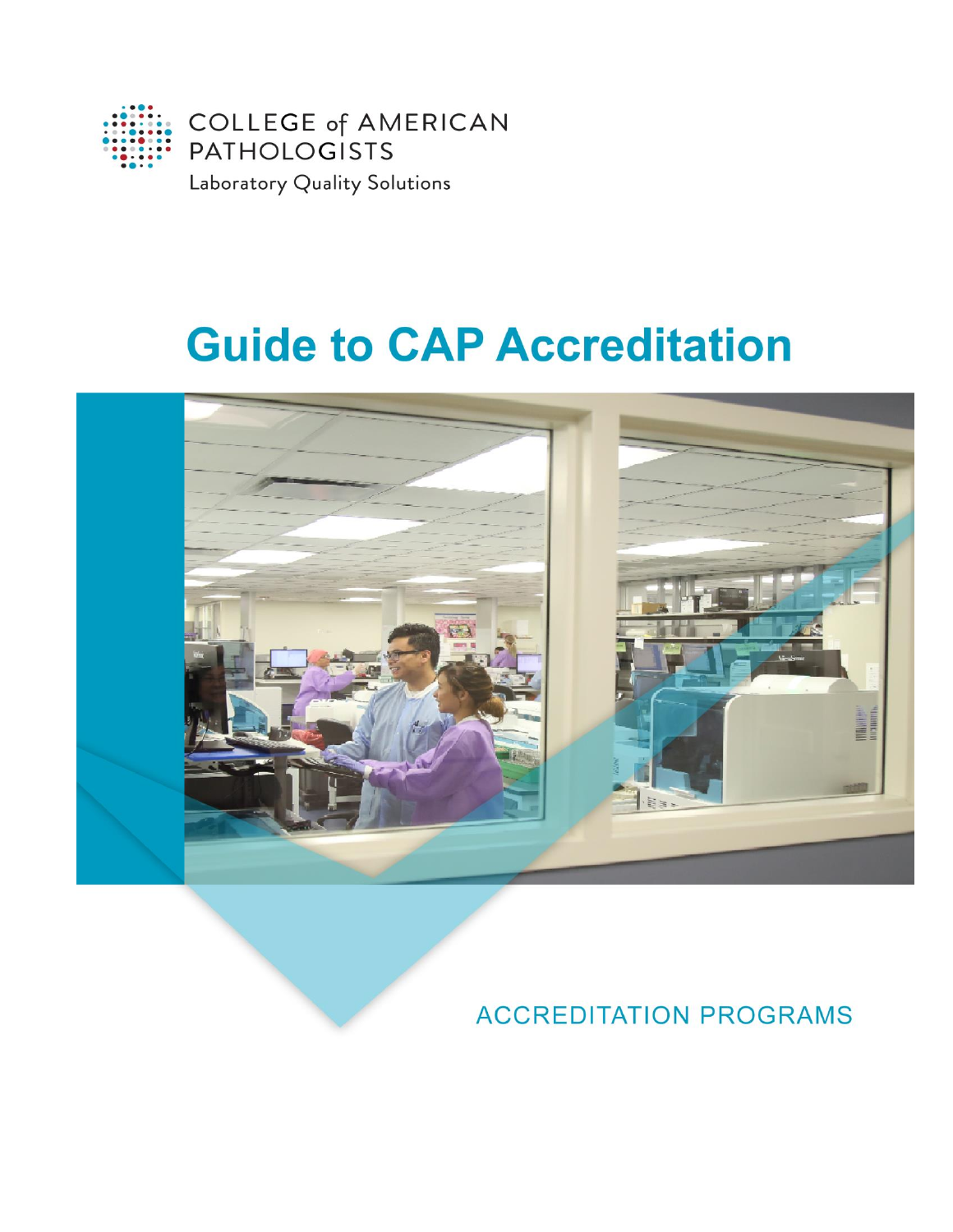325 Waukegan Rd. |Northfield, IL 60093 t: 800-323-4040 | cap.org Version no.12.05.2018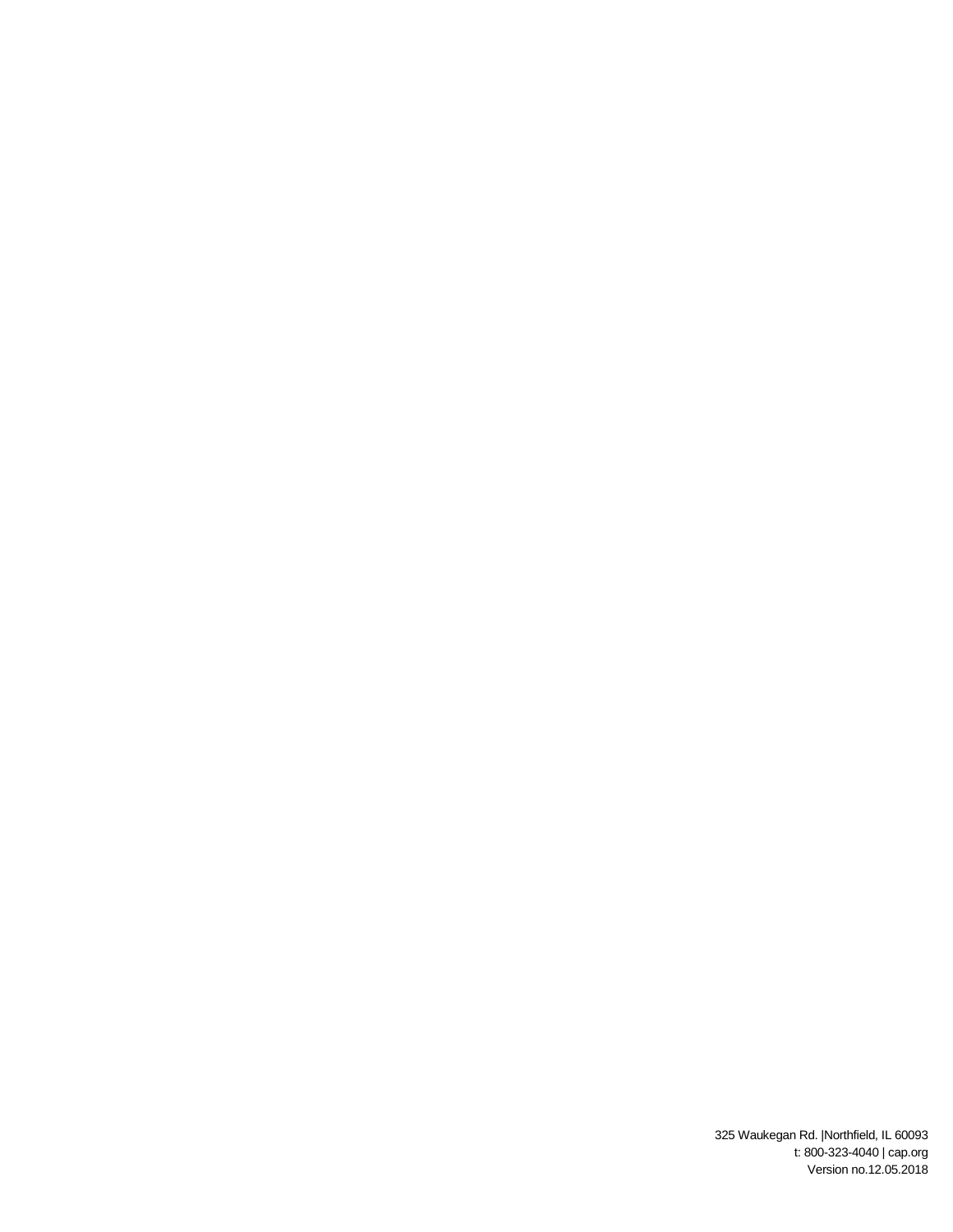# Table of Contents

| Laboratory Accreditation and the College of American Pathologists | 2              |
|-------------------------------------------------------------------|----------------|
| Things to Know for CAP Laboratory Accreditation                   | 5              |
| <b>Application Process</b>                                        | $\overline{7}$ |
| <b>Director Responsibilities</b>                                  | 8              |
| Document Control System                                           | 11             |
| Chemical Hygiene Plan                                             | 12             |
| <b>Laboratory Information Systems</b>                             | 13             |
| <b>Test Menu Validation</b>                                       | 15             |
| <b>Competency Assessment Program</b>                              | 16             |
| <b>Quality Management Program</b>                                 | 17             |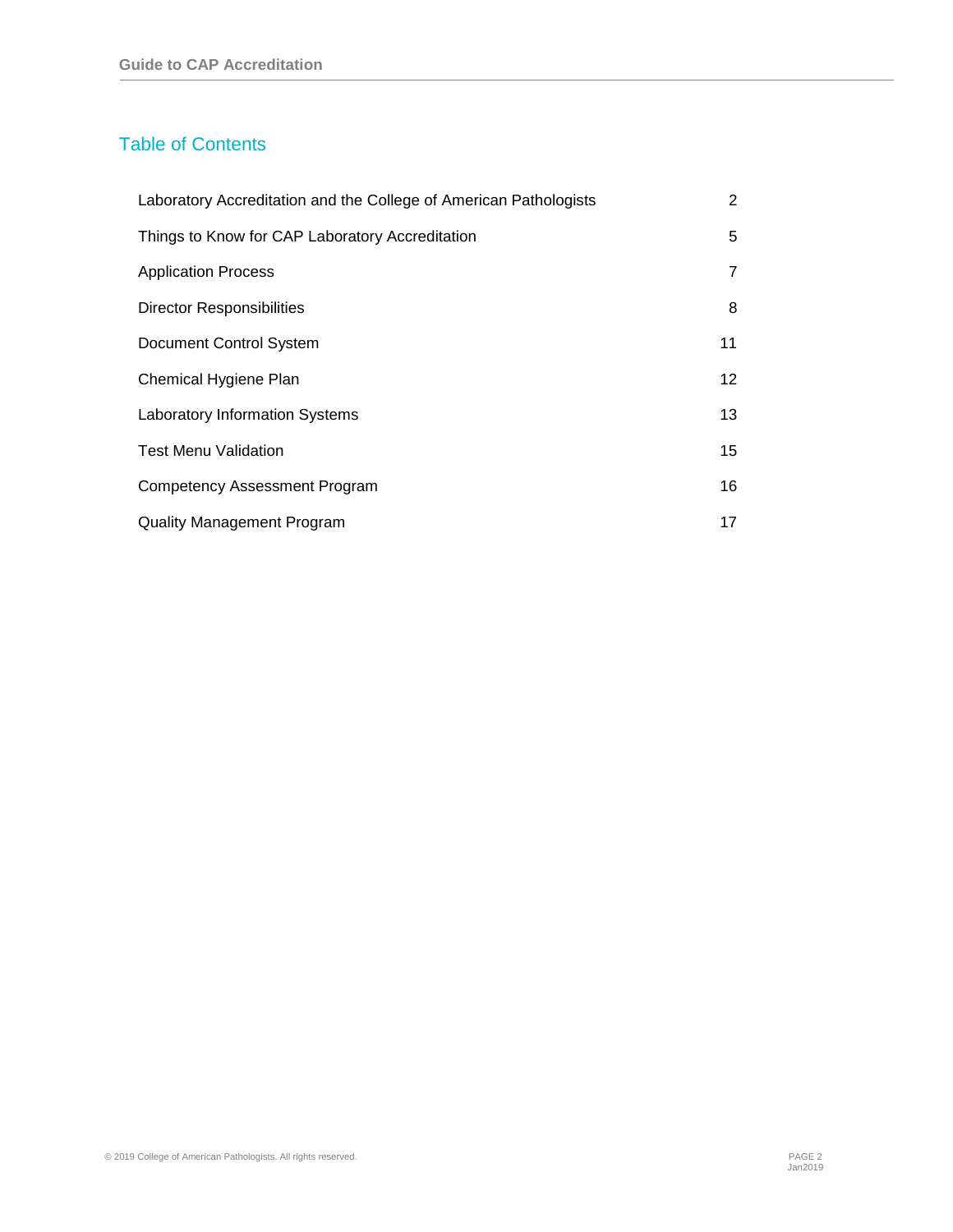# **LABORATORY ACCREDITATION AND THE COLLEGE OF AMERICAN PATHOLOGISTS**

| <b>About the CAP</b><br>Laboratory<br><b>Accreditation</b><br>Program                                  | The CAP's internationally recognized accreditation programs offer the most<br>respected choice to achieve accreditation and maintain regulatory compliance.                                                                                                                                                                                                                                                                                                                                             |
|--------------------------------------------------------------------------------------------------------|---------------------------------------------------------------------------------------------------------------------------------------------------------------------------------------------------------------------------------------------------------------------------------------------------------------------------------------------------------------------------------------------------------------------------------------------------------------------------------------------------------|
|                                                                                                        | The programs are built on a unique, reciprocal, peer-based inspection method<br>that benefits both the laboratories being inspected and the laboratories providing<br>the inspection teams.                                                                                                                                                                                                                                                                                                             |
|                                                                                                        | The accreditation programs guide laboratories to achieve the highest standard of<br>excellence in patient care.                                                                                                                                                                                                                                                                                                                                                                                         |
|                                                                                                        | The requirements for accreditation are based on more than fifty years of insight<br>and pathology expertise. The requirements comprise documents known as<br>Checklists and are updated annually to reflect current practices and<br>technologies. The Checklists are used by the laboratory to prepare for<br>inspections and by the inspection team as a guide to assess the overall quality of<br>the laboratory and the compliance with CAP Checklist requirements.                                 |
| What to expect by<br>participating in the<br><b>CAP Laboratory</b><br><b>Accreditation</b><br>Program? | An on-site laboratory inspection occurs every two years. In the years when an<br>on-site inspection does not occur, the laboratory performs a self-inspection using<br>materials provided by the CAP.                                                                                                                                                                                                                                                                                                   |
|                                                                                                        | Prior to an on-site inspection, the laboratory is provided with a customized<br>checklists based on the laboratory's testing menu The inspection team will use<br>the same customized checklists during the on-site inspection.                                                                                                                                                                                                                                                                         |
|                                                                                                        | Following the completion of an inspection, the inspector will provide the<br>summary of inspection findings with the laboratory staff. The laboratory has 30<br>days to submit responses to identified deficiencies to the CAP. After<br>successfully meeting all the requirements, the laboratory is awarded a "CAP<br>Laboratory Accreditation" certificate and becomes part of an exclusive group of<br>more than 8,000 laboratories worldwide that have met the highest standards of<br>excellence. |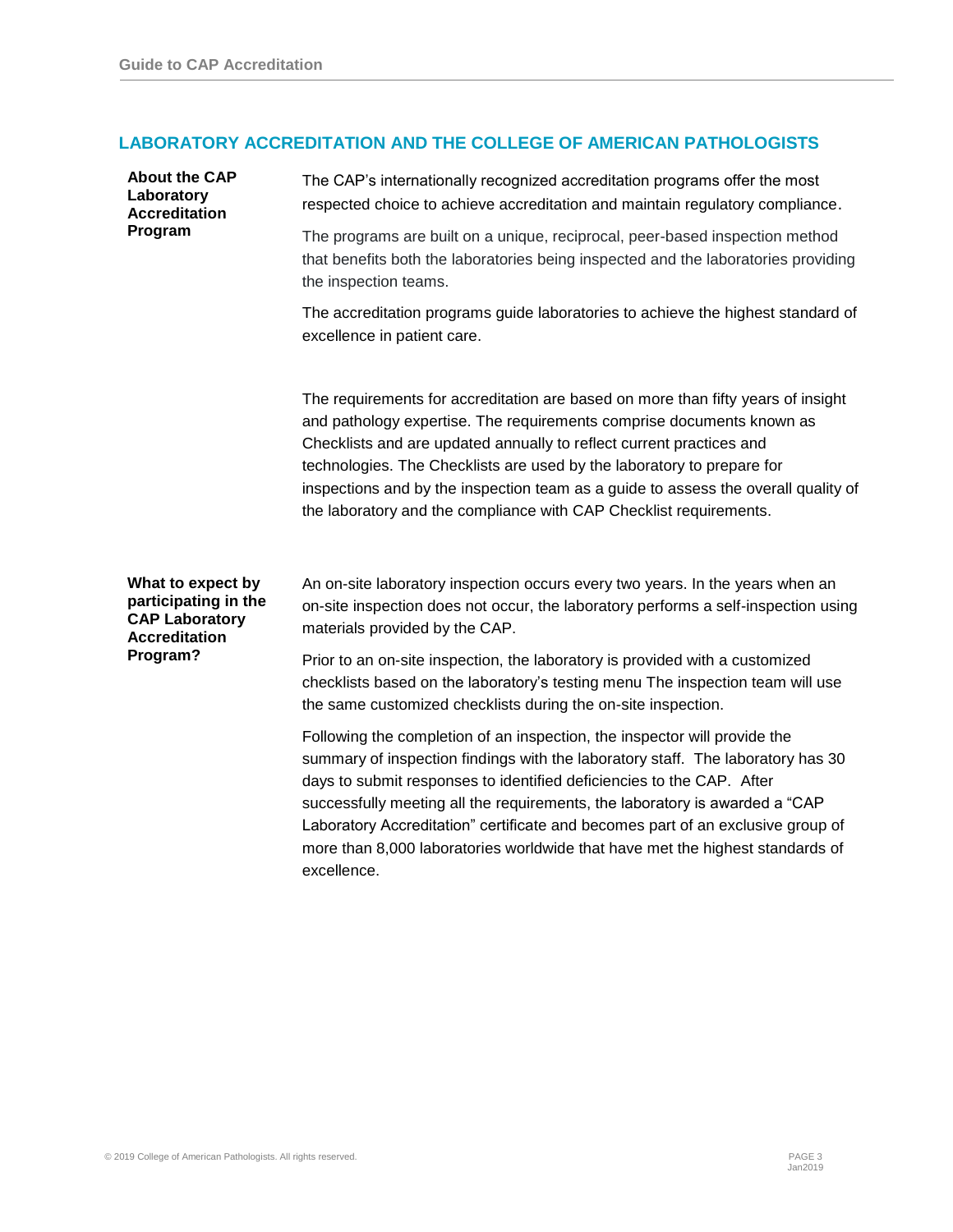### **TEN STEPS TO CAP LABORATORY ACCREDITATION**

| <b>Request</b><br><b>Application</b>                | Fill out and submit the Request for Application* form at cap.org.<br>٠<br>*Note for International laboratories: you must be enrolled in CAP Proficiency<br>Testing (PT)/External Quality Assurance (EQA) for a minimum of six months<br>before requesting an application.                                                                                                                                                                                                                                                                                                                                                                                                                                                                                                                                               |
|-----------------------------------------------------|-------------------------------------------------------------------------------------------------------------------------------------------------------------------------------------------------------------------------------------------------------------------------------------------------------------------------------------------------------------------------------------------------------------------------------------------------------------------------------------------------------------------------------------------------------------------------------------------------------------------------------------------------------------------------------------------------------------------------------------------------------------------------------------------------------------------------|
| 2 Review<br><b>Welcome Kit</b>                      | Check your email to access the link to the online application (look for "CAP<br>٠<br>Accreditation Application Available" in the email subject line).<br>Review additional information enclosed with the application link on how to<br>٠<br>get started with the accreditation process.<br>Schedule an optional onboarding call with CAP staff who will guide you<br>٠<br>through the next steps in the accreditation process and answer questions.                                                                                                                                                                                                                                                                                                                                                                     |
| 3 Complete<br><b>Application</b>                    | Complete the accreditation application within 3 months from the day it<br>٠<br>becomes available online.<br>Review the due date on the homepage after you log in.<br>Monitor email reminders that the CAP will send out as the application due<br>٠<br>date approaches.<br>Work with the CAP staff for any follow-up questions during application<br>review.                                                                                                                                                                                                                                                                                                                                                                                                                                                            |
| 4 Receive<br><b>Customized</b><br><b>Checklists</b> | Receive customized checklists by mail and begin inspection preparation<br>٠<br>and/or<br>Download customized checklists online by logging into your account if you<br>٠<br>prefer electronic checklists.                                                                                                                                                                                                                                                                                                                                                                                                                                                                                                                                                                                                                |
| 5 Schedule<br><b>Inspection Date</b>                | Look for a letter in the mail (sent to the accreditation contact from your<br>٠<br>laboratory) announcing the inspection team leader's name and the<br>organization.<br>Schedule** the inspection date with the inspection team leader (the team<br>٠<br>leader will contact the laboratory director to set the inspection date).<br>Prepare for the initial on-site inspection that will take place within 6 months<br>after the submission of online application.<br>**Note: After the first on-site inspection, all recurring inspections for the<br>Laboratory Accreditation Program are unannounced.<br>For international laboratories and specialty accreditation programs, subsequent<br>inspections are announced.<br>All inspections are performed within the 90-day period preceding the<br>anniversary date. |
| <b>6</b> Host Inspection<br><b>Day</b>              | Expect the arrival of the inspection team who will conduct the inspection<br>٠<br>with the same customized checklists that you received earlier.<br>[Support the inspection team as needed or requested.]<br>п<br>Receive a copy of the summary report from the inspection team leader<br>(given to the laboratory director) during the summation conference.                                                                                                                                                                                                                                                                                                                                                                                                                                                           |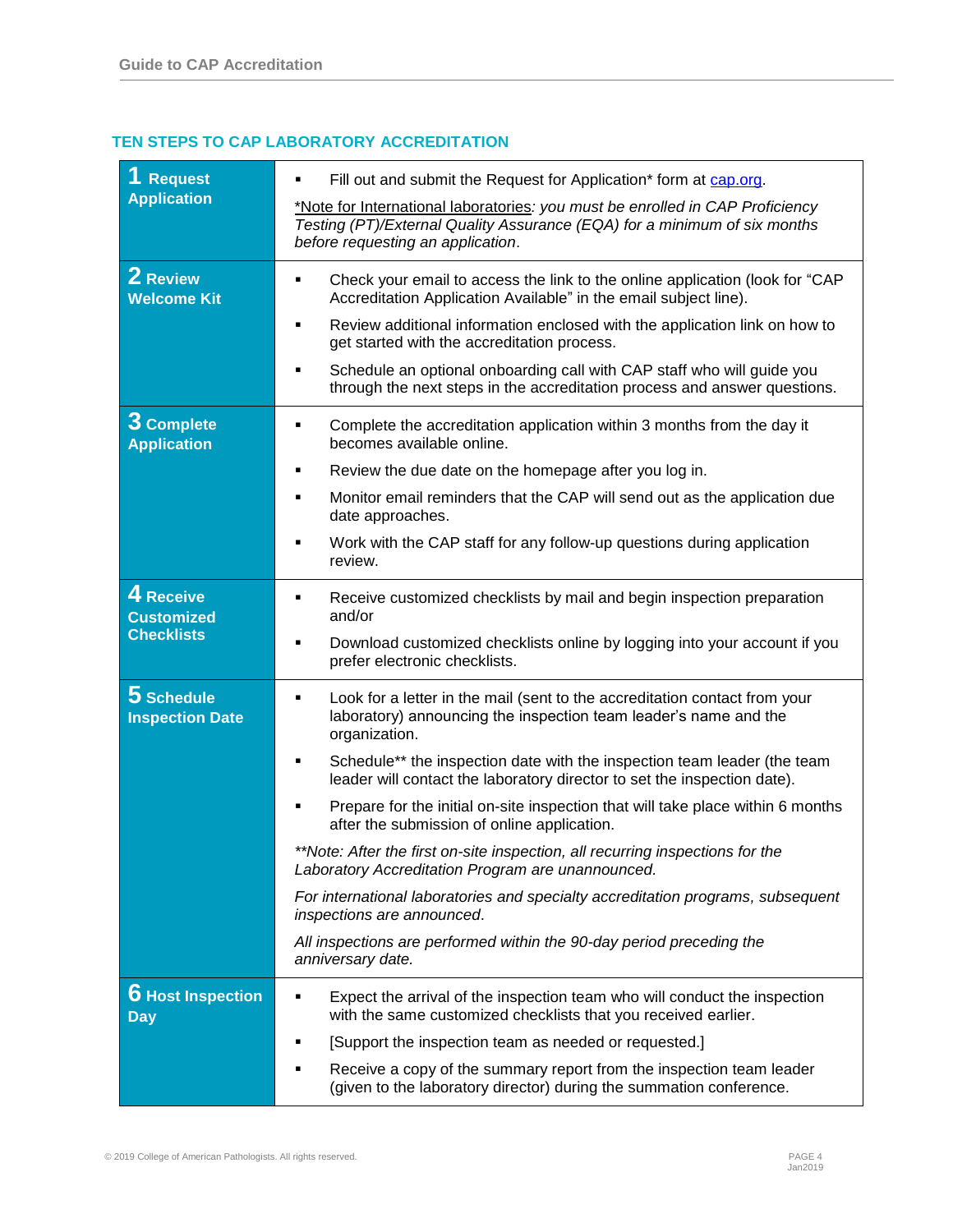| <b>7</b> Respond to<br><b>Deficiencies</b><br><b>Within 30 Days</b>                                    | Review the instructions for responding to deficiencies left by the inspection<br>٠<br>team.<br>Send all deficiency responses at the same time.<br>Submit all responses within 30 calendar days after the inspection date.<br>٠                                                                                                                                                                                                                                                                                                                                                      |
|--------------------------------------------------------------------------------------------------------|-------------------------------------------------------------------------------------------------------------------------------------------------------------------------------------------------------------------------------------------------------------------------------------------------------------------------------------------------------------------------------------------------------------------------------------------------------------------------------------------------------------------------------------------------------------------------------------|
| <b>8 Support CAP</b><br><b>Review of</b><br><b>Responses</b>                                           | Collaborate with the CAP technical specialist for any follow-up questions<br>٠<br>regarding submitted responses.<br>Look for an emailed letter from the technical specialist requesting additional<br>٠<br>documentation that may be needed to complete the review of deficiency<br>responses.<br>Anticipate accreditation decision within 75 days of the inspection date.<br>٠                                                                                                                                                                                                     |
| 9 Receive<br><b>Certificate of</b><br><b>Accreditation</b>                                             | Look for the laboratory's Certificate of Accreditation by mail, to the attention<br>of the laboratory director.<br>Mark your calendar with the initial inspection date, which becomes the<br>laboratory's anniversary date.                                                                                                                                                                                                                                                                                                                                                         |
| 10 Perform Self-<br><b>Inspection and</b><br><b>Maintain</b><br><b>Continuous</b><br><b>Compliance</b> | Receive materials from the CAP and conduct a self-inspection on the<br>٠<br>laboratory's anniversary date.<br>Make changes in laboratory directorship, location, name/ownership, test<br>٠<br>menu, roles and personnel by logging into e-Lab Solutions Suite at any<br>time.<br>Enroll in or discontinue PT/EQA products when the test menu changes, if<br>٠<br>needed, by contacting the CAP Customer Contact Center or visiting our<br>online store.<br>Note that accreditation cycle repeats every two years starting with Step 3 on<br>٠<br>the laboratory's anniversary date. |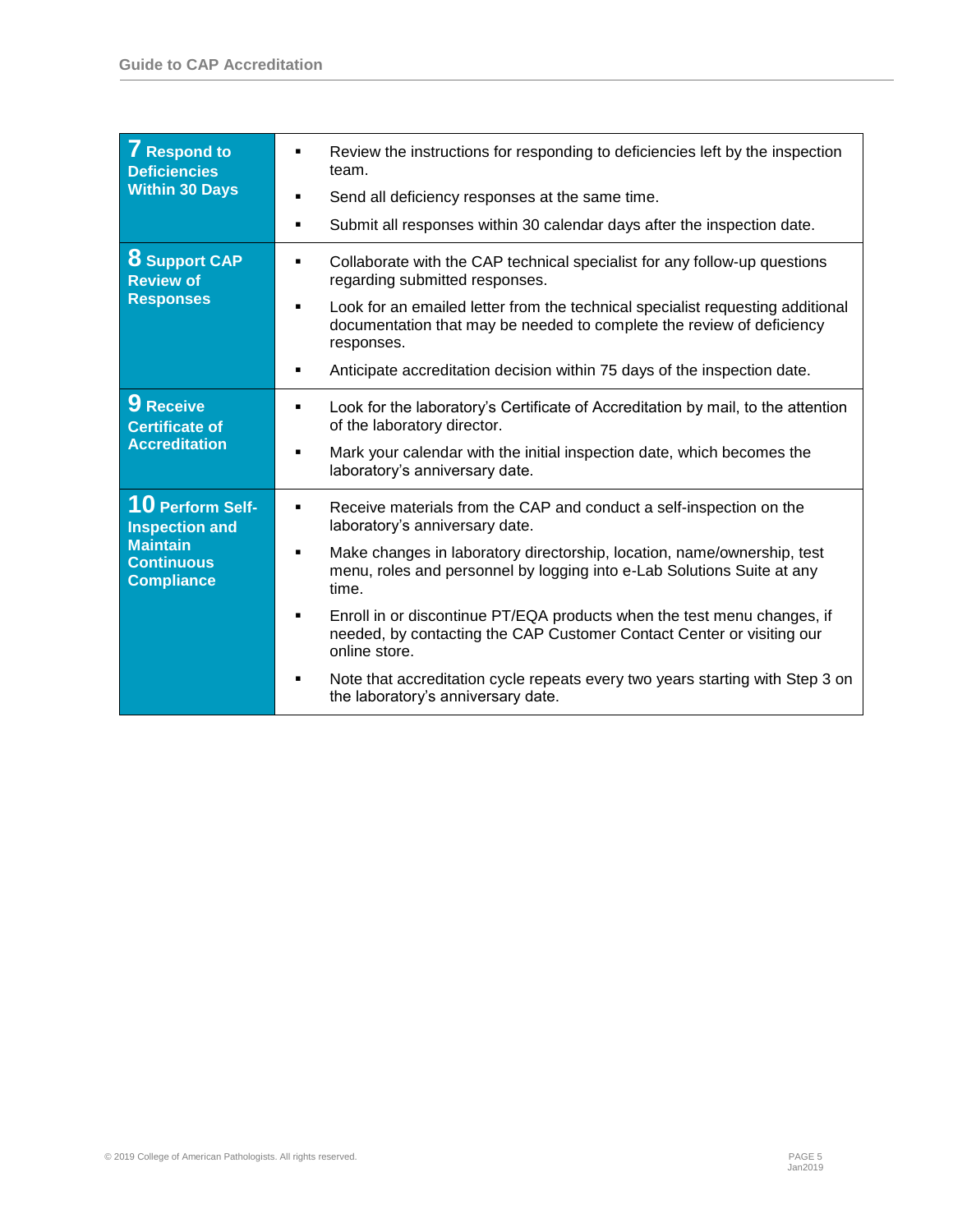# **THINGS TO KNOW FOR CAP LABORATORY ACCREDITATION**

| <b>Eligibility</b>                                                            | The laboratory must have a qualified laboratory director, successfully<br>participate in the appropriate proficiency testing/external quality assurance,<br>and be performing patient testing.                                                                                                                                                                                                                                                                     |
|-------------------------------------------------------------------------------|--------------------------------------------------------------------------------------------------------------------------------------------------------------------------------------------------------------------------------------------------------------------------------------------------------------------------------------------------------------------------------------------------------------------------------------------------------------------|
| <b>Director</b><br>Qualifications                                             | The CAP requires specific qualifications for the laboratory director, the person<br>responsible for operation of the laboratory. Qualifications of the director may<br>differ based on the type and complexity of the testing performed. A laboratory<br>director must have an MD, DO, DPM, PhD, or must have commensurate<br>education and experience necessary to meet personnel requirements as<br>determined by the CAP.                                       |
| Laboratory<br><b>Personnel</b><br>Qualifications                              | CAP requires that all high complexity testing personnel have earned at least a<br>minimum of an associate degree in a laboratory science or medical technology<br>from an accredited institution. Personnel performing moderately complex<br>testing must have earned a high school diploma or equivalent.                                                                                                                                                         |
|                                                                               | The laboratory must retain documentation that all testing personnel have<br>satisfactorily completed initial training on all instruments/methods applicable to<br>their designated job.                                                                                                                                                                                                                                                                            |
| <b>Proficiency Testing</b><br>(PT)/External Quality<br><b>Assurance (EQA)</b> | Proficiency Testing (PT)/External Quality Assurance (EQA) is an<br>interlaboratory peer program that compares a laboratory's test results using<br>unknown specimens to results from other laboratories using the same or<br>similar methods. Laboratories subject to US regulations must enroll and<br>participate in a CAP-accepted PT program for all required analytes (see the<br>Master Activity Menu to determine which analytes require enrollment in PT). |
|                                                                               | For international laboratories, the laboratory must enroll in all available CAP<br>PT/EQA a minimum of six months prior to requesting CAP application.                                                                                                                                                                                                                                                                                                             |
|                                                                               | This time frame enables the international laboratory to become familiar with<br>the requirements necessary to obtain permits and any other documents<br>needed to receive PT/EQA shipments.                                                                                                                                                                                                                                                                        |
| <b>Key Components</b>                                                         | To meet CAP Laboratory Accreditation requirements, the laboratory must have<br>the following key documents/processes:<br>• Quality Management Program<br>• Chemical Hygiene Plan<br>• Document Control Process<br>• Competency Assessment Program<br>• Test Method Validation Documentation<br>• Laboratory Director Oversight Documentation<br>• Laboratory Information System (LIS) - if applicable                                                              |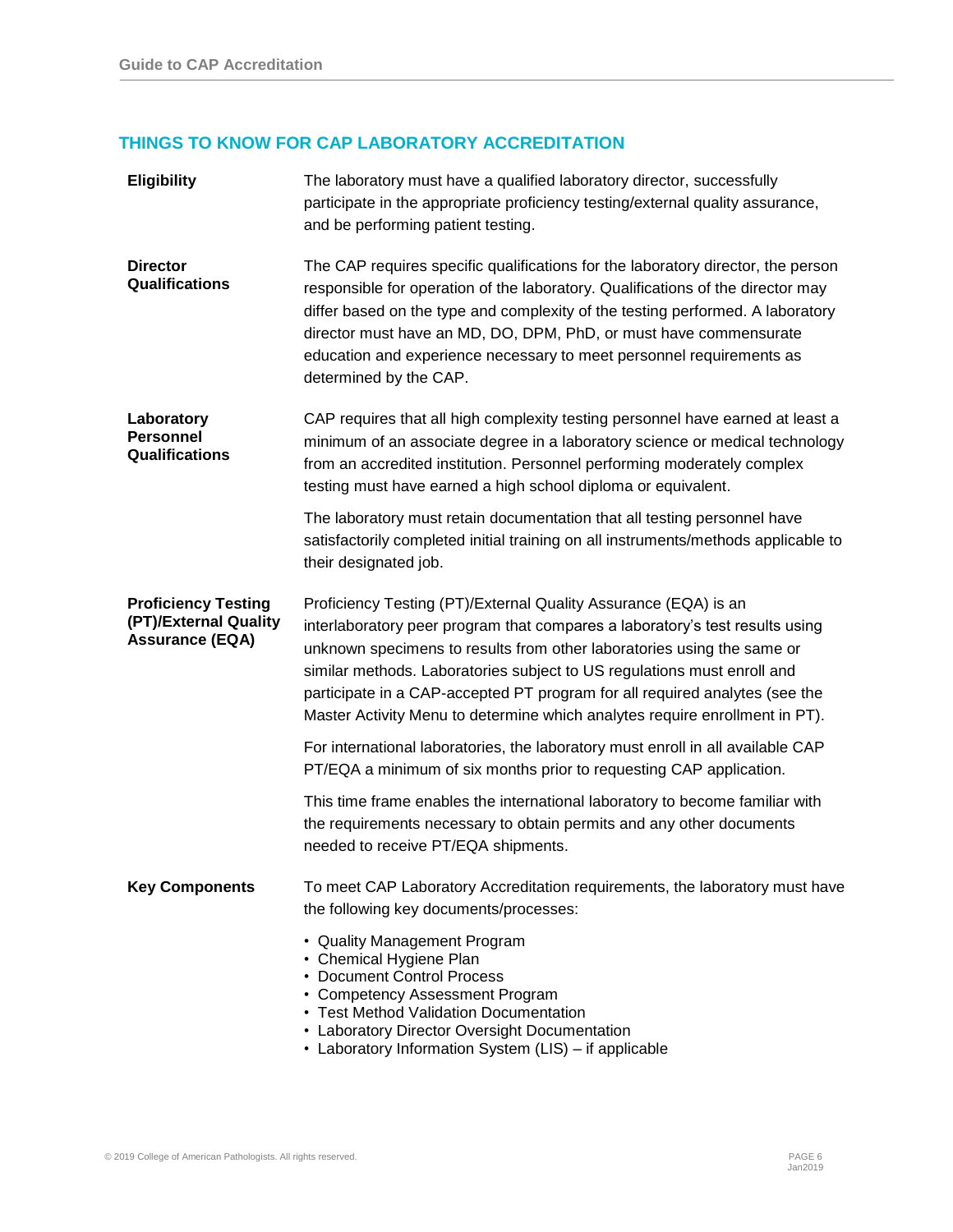| <b>Additional</b><br><b>Resources</b> | The following products and documents are available from the CAP to assist<br>laboratories in the process of preparing for accreditation as part of the non-<br>refundable accreditation application fee:                                                                                                                                                                                                |
|---------------------------------------|---------------------------------------------------------------------------------------------------------------------------------------------------------------------------------------------------------------------------------------------------------------------------------------------------------------------------------------------------------------------------------------------------------|
|                                       | • Audioconferences/Webinars<br>• Online Inspector Training<br>• CAP Accreditation Checklists<br>• Laboratory Accreditation Manual<br>• PT Toolbox<br>• Standards for Laboratory Accreditation*<br>• CAP Accreditation Resources Library                                                                                                                                                                 |
|                                       | *The following items are available for an additional fee:                                                                                                                                                                                                                                                                                                                                               |
|                                       | • CAP Accreditation Readiness Assessment (CARA)<br>• Online Competency Assessment Program<br>• Q-Probes and Q-Tracks                                                                                                                                                                                                                                                                                    |
| <b>Cost of Accreditation</b>          | Annual accreditation fees are based on the institution's laboratory sections, list<br>of testing performed (activity menu), organization structure and complexity.                                                                                                                                                                                                                                      |
|                                       | To receive an estimate of annual accreditation fees, complete and return the<br>Accreditation Fee Estimate Form available at cap.org.                                                                                                                                                                                                                                                                   |
|                                       | International laboratories are required to pay for roundtrip, business-class<br>airfare for intercontinental travel by inspector(s). The number of inspectors<br>sent will be based on the volume and/or testing type in the laboratory. The<br>CAP will pay for all hotel accommodations, meals, ground transportation and<br>in-country air travel. Inspections typically occur once every two years. |
|                                       | Please note that accreditation fees do not include the cost of proficiency<br>testing/external quality assurance.                                                                                                                                                                                                                                                                                       |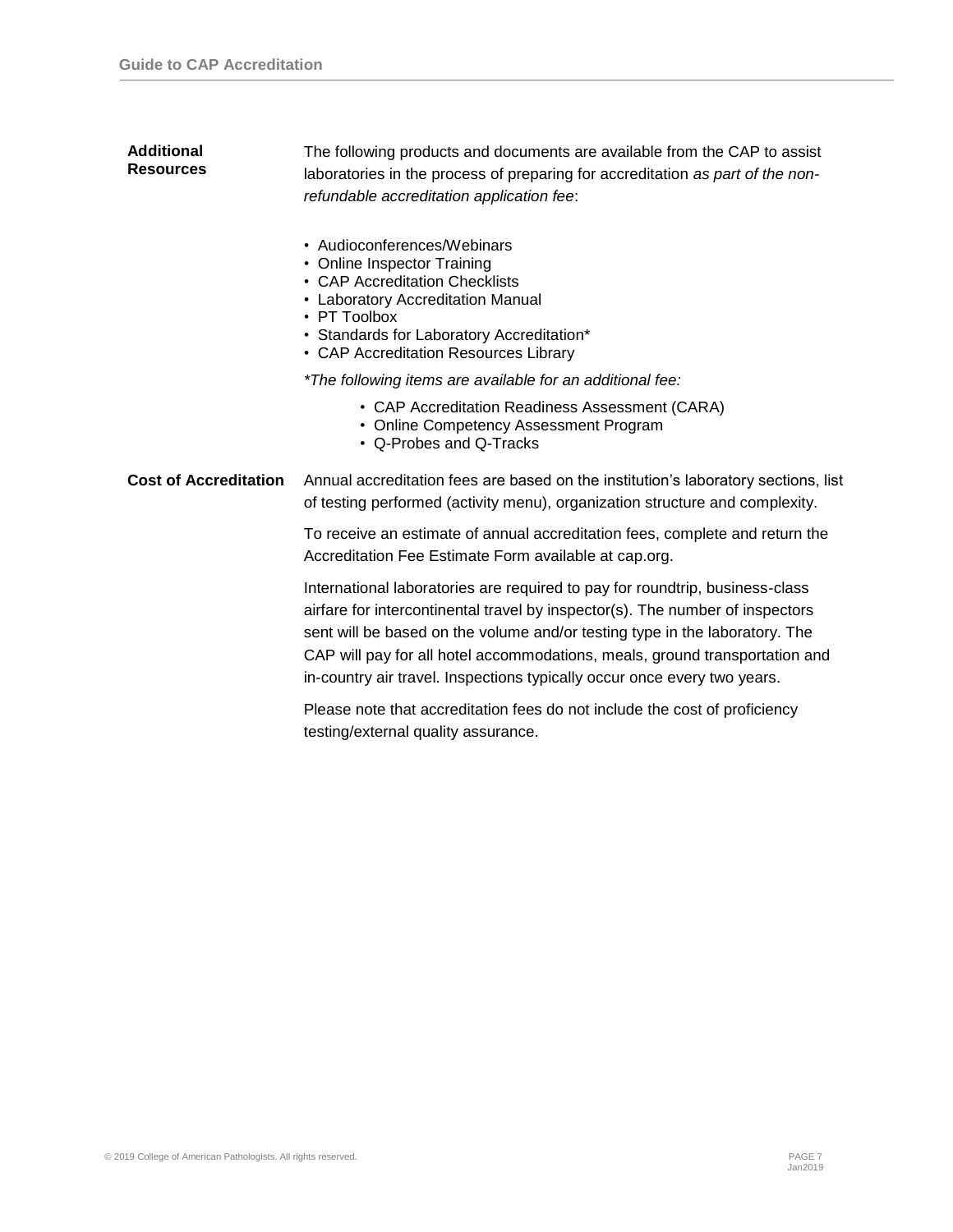# **APPLICATION PROCESS**

| Overview                                 | The application process involves two steps: 1) Request for application; and 2)<br>Completion of the online Organizational Profile and application by logging into<br>e-LAB Solutions Suite on cap.org                                                                |
|------------------------------------------|----------------------------------------------------------------------------------------------------------------------------------------------------------------------------------------------------------------------------------------------------------------------|
| <b>Request for</b><br><b>Application</b> | Download the Accreditation Request for Application form at cap.org.<br>• Complete the form<br>• Submit via email, mail or fax (information provided on form)<br>• Include the one time, nonrefundable application fee<br>- Credit card<br>- Wire transfer<br>- Check |
| <b>What's Next?</b>                      | After the Request for Application is processed by the CAP, the laboratory will<br>receive an email notification with instructions for accessing the online<br>Organization Profile through the CAP's online resource (e-LAB Solutions Suite).                        |
| <b>Online Application</b>                | Once all tasks are completed in the laboratory's Organization Profile, click on<br>the "application complete" button.                                                                                                                                                |
|                                          | For assistance, contact the Customer Contact Center at 001-847-832-7000 or<br>email accreditationonline@cap.org.                                                                                                                                                     |
|                                          | The applications must be completed within three months of receipt by the<br>laboratory.                                                                                                                                                                              |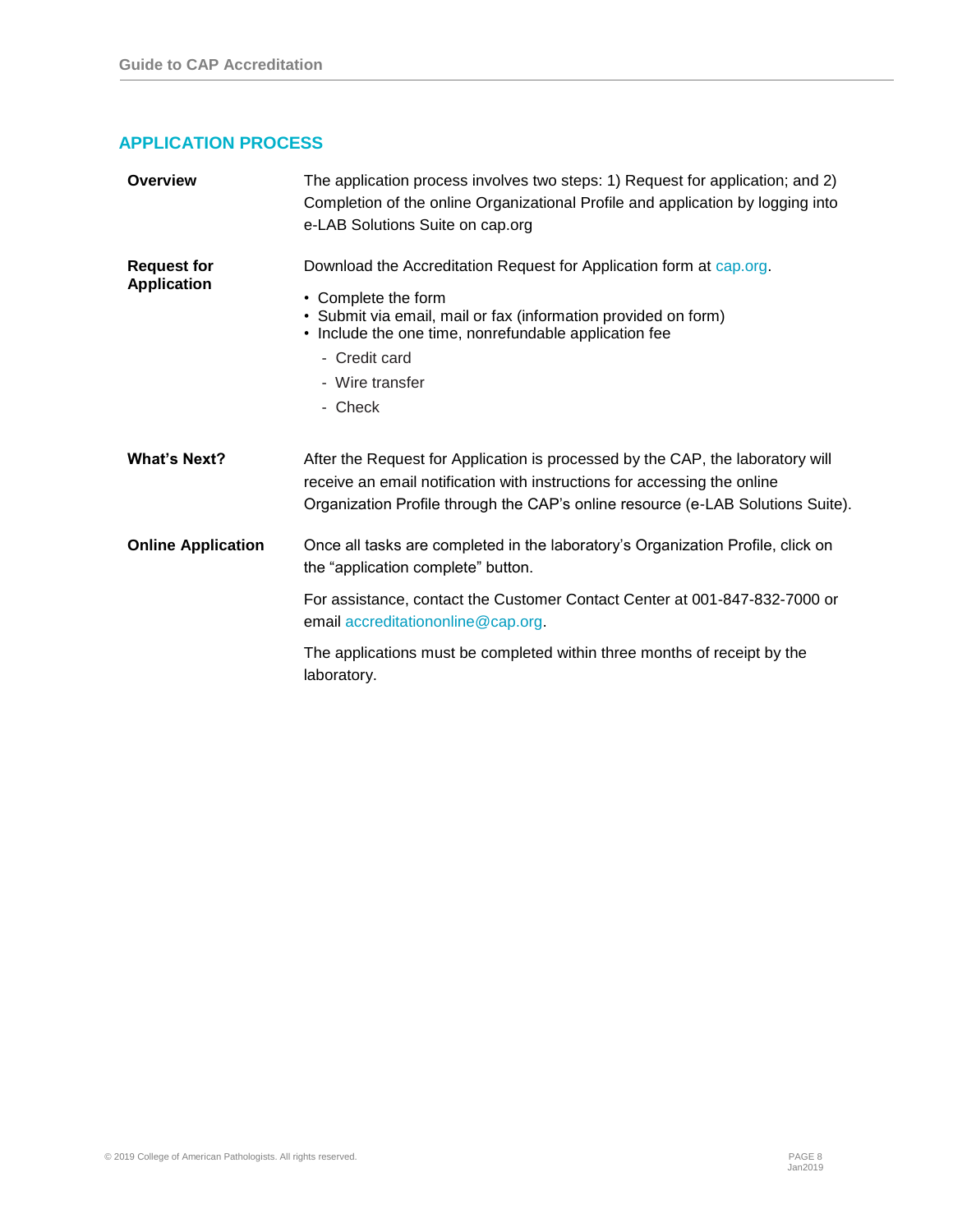# **DIRECTOR RESPONSIBILITIES**

| What are the<br>Director's<br><b>Responsibilities?</b> | The director of a CAP-accredited laboratory is responsible for ensuring ongoing<br>compliance with the Standards for Laboratory Accreditation and implementing<br>the requirements of the accreditation checklists. The director must have the<br>qualifications and authority to fulfill these responsibilities effectively. |
|--------------------------------------------------------|-------------------------------------------------------------------------------------------------------------------------------------------------------------------------------------------------------------------------------------------------------------------------------------------------------------------------------|
| <b>Key Components</b>                                  | An effective director ensures:                                                                                                                                                                                                                                                                                                |
|                                                        | The following components are defined, implemented, and<br>monitored:                                                                                                                                                                                                                                                          |
|                                                        | - An effective quality management program.                                                                                                                                                                                                                                                                                    |
|                                                        | - An adequate number of appropriately trained and qualified personnel.                                                                                                                                                                                                                                                        |
|                                                        | - A safe laboratory environment.                                                                                                                                                                                                                                                                                              |
|                                                        | Availability of consultations for ordering appropriate tests and the<br>interpretation of laboratory findings of medical significance.                                                                                                                                                                                        |
|                                                        | Anatomic pathology services are provided by a qualified anatomic<br>pathologist.                                                                                                                                                                                                                                              |
|                                                        | The ability to function effectively with applicable accrediting and<br>regulatory agencies, the medical community, patients, and<br>administrative officials.                                                                                                                                                                 |
|                                                        | Educational programs, strategic planning, research, and<br>development appropriate for the laboratory and institution. If<br>delegating activities to others, documentation specifying which<br>individuals are authorized to act on his/her behalf.                                                                          |
|                                                        | • If not present full-time, a written agreement defining the frequency<br>of, and responsibilities for, on-site visits. Activities performed<br>during visits must be documented.                                                                                                                                             |
| <b>Who Is Responsible?</b>                             | The director of a CAP-accredited laboratory is responsible for ensuring ongoing<br>compliance with the Standards for Laboratory Accreditation and implementing<br>the requirements of the accreditation checklists.                                                                                                           |
| Outcome of an                                          | Laboratory benefits include:                                                                                                                                                                                                                                                                                                  |
| <b>Effective Director</b>                              | A culture committed to continuous improvement.<br>1.                                                                                                                                                                                                                                                                          |
|                                                        | 2. An involved director who serves as a mentor and promotes a culture of<br>quality.                                                                                                                                                                                                                                          |
|                                                        | 3. A safe environment.                                                                                                                                                                                                                                                                                                        |
|                                                        | Ongoing compliance with the CAP requirements.<br>4.                                                                                                                                                                                                                                                                           |
|                                                        | A testing environment always prepared for an inspection.<br>5.                                                                                                                                                                                                                                                                |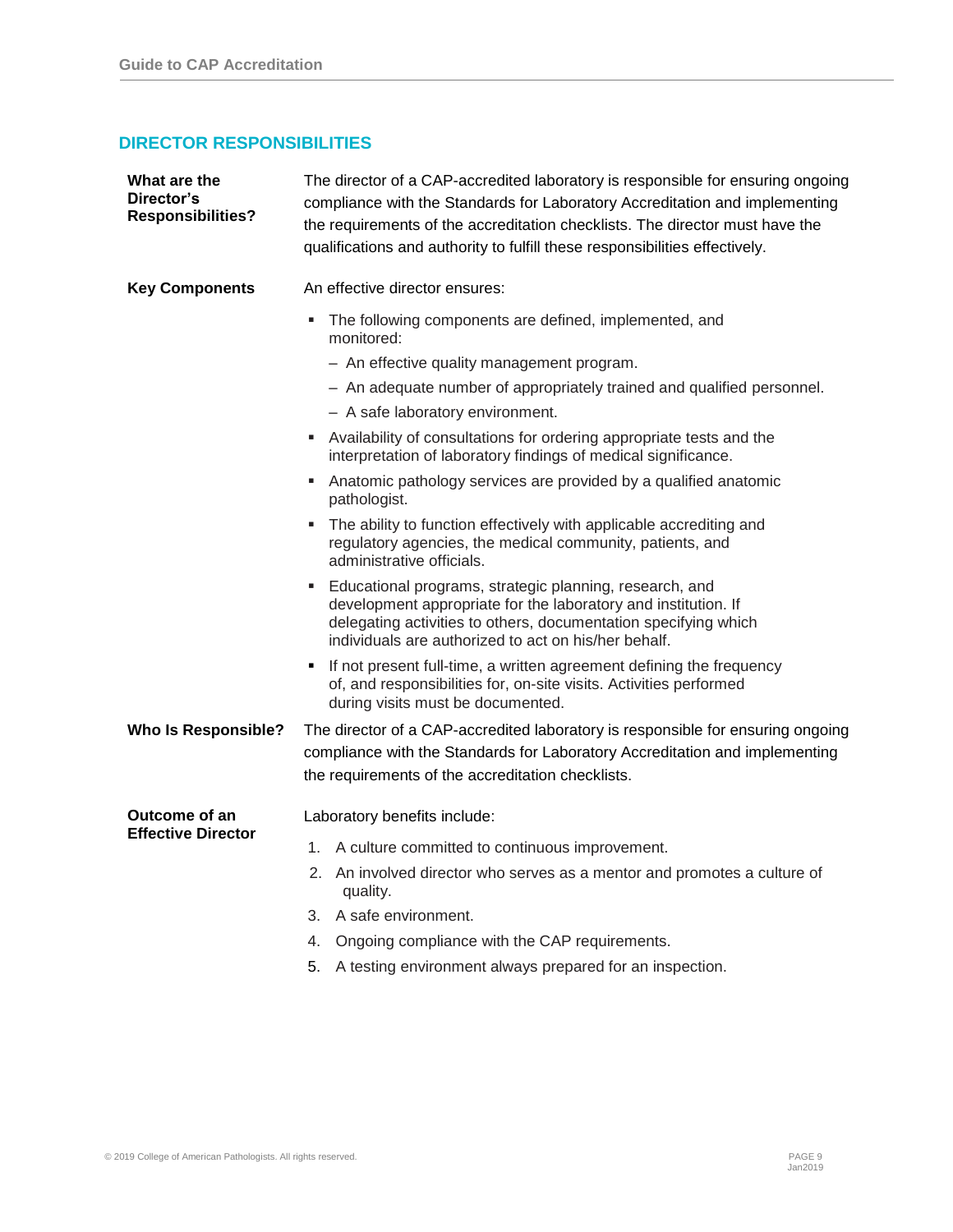# **LABORATORY DIRECTOR QUALIFICATION***S*

| <b>Laboratories subject to US regulations</b>          |                                                                                                                                                                                                                                                            |
|--------------------------------------------------------|------------------------------------------------------------------------------------------------------------------------------------------------------------------------------------------------------------------------------------------------------------|
| <b>High Complexity Testing</b>                         | 1. MD, DO, or DPM licensed to practice (if required) in the jurisdiction<br>where the laboratory is located, and have one of the following:                                                                                                                |
|                                                        | Certification in anatomic or clinical pathology, or both, by the<br>$\overline{\phantom{a}}$<br>American Board of Pathology or American Osteopathic Board of<br>Pathology, or possess qualifications equivalent to those required<br>for certification; or |
|                                                        | Have at least one year of laboratory training during<br>residency/fellowship; or                                                                                                                                                                           |
|                                                        | Have at least two years of experience supervising high<br>complexity testing;                                                                                                                                                                              |
|                                                        | <b>OR</b>                                                                                                                                                                                                                                                  |
|                                                        | Doctoral degree in a chemical, physical, biological, or clinical<br>2.<br>laboratory science from an accredited institution, and have current<br>certification by a board approved by HHS**                                                                |
| <b>Moderate Complexity</b>                             | 1. Qualified as in (1) above                                                                                                                                                                                                                               |
| <b>Testing</b>                                         | <b>OR</b>                                                                                                                                                                                                                                                  |
|                                                        | MD, DO, or DPM, licensed to practice in the jurisdiction where the<br>laboratory is located (if required) and have one of the following:                                                                                                                   |
|                                                        | At least 20 hours of continuing medical education credit hours in<br>$\overline{\phantom{a}}$<br>laboratory medicine; or                                                                                                                                   |
|                                                        | Equivalent training during medical residency/fellowship; or<br>$\overline{\phantom{a}}$                                                                                                                                                                    |
|                                                        | At least one year of experience supervising non-waived<br>laboratory testing                                                                                                                                                                               |
|                                                        | <b>OR</b><br>2.                                                                                                                                                                                                                                            |
|                                                        | Doctoral degree in a chemical, physical, biological, or clinical<br>3.<br>laboratory science from an accredited institution with one of the<br>following:                                                                                                  |
|                                                        | At least one year of experience supervising non-waived<br>laboratory testing; or                                                                                                                                                                           |
|                                                        | Certified by a board approved by HHS**<br>$\overline{\phantom{a}}$                                                                                                                                                                                         |
| <b>Provider Performed</b><br><b>Microscopy Testing</b> | MD or DO, or DPM, licensed to practice in the jurisdiction in which the<br>1.<br>laboratory is located, if required                                                                                                                                        |
| <b>Waived Testing</b>                                  | MD or DO, or DPM, licensed to practice in the jurisdiction in which the<br>1.<br>laboratory is located, if required OR                                                                                                                                     |
|                                                        | Doctoral degree in a chemical, physical, biological, or clinical<br>2.<br>laboratory science from an accredited institution                                                                                                                                |
| Laboratories not subject to US regulations             |                                                                                                                                                                                                                                                            |
| <b>All Testing Complexities</b>                        | MD, DO, PhD or have commensurate education and experience<br>1.<br>necessary to meet personnel requirements as determined by the<br>CAP                                                                                                                    |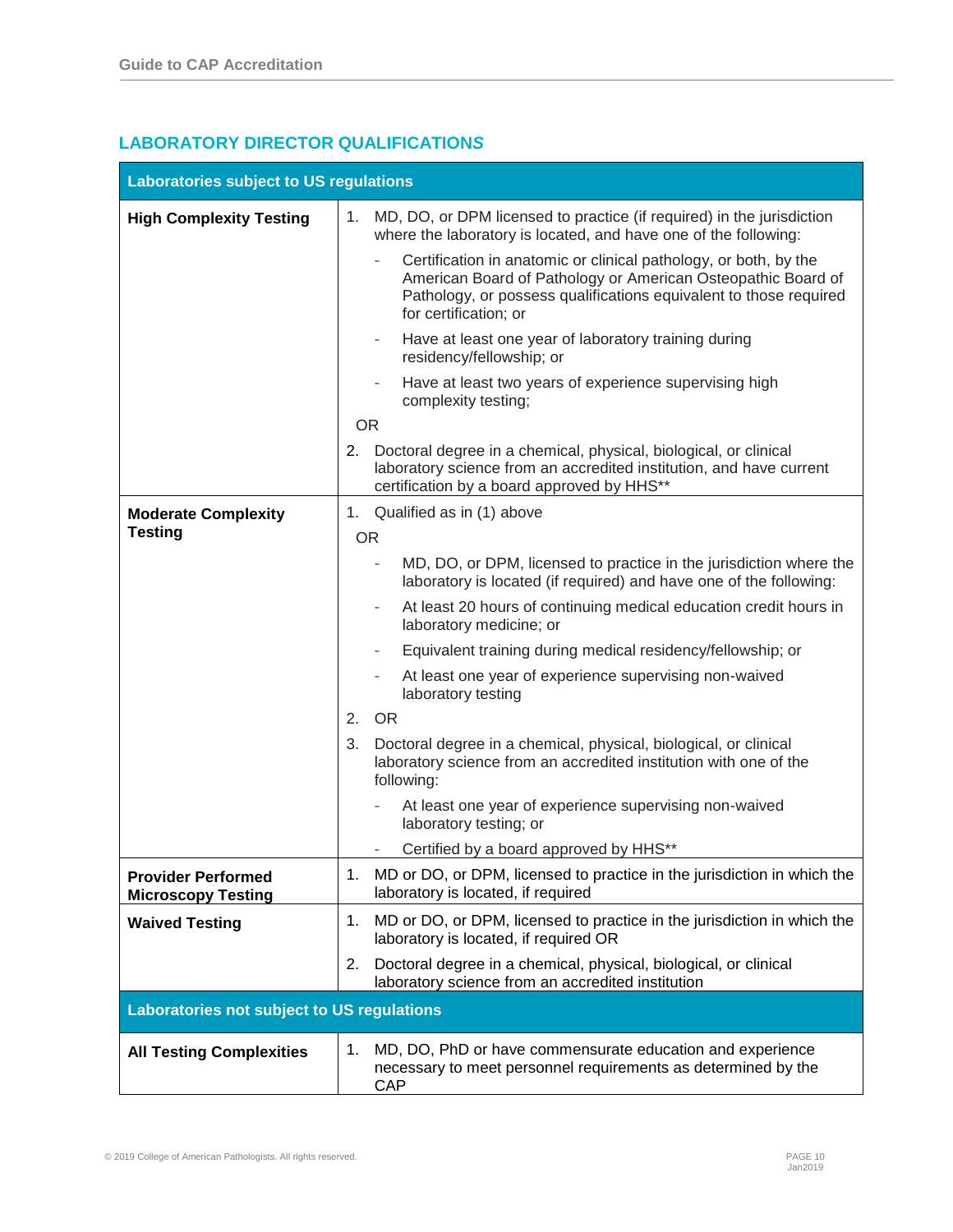#### **Notes**:

- i. For laboratories subject to US regulations, additional qualifications for grandfathered individuals and for the subspecialty of oral pathology may be found in the CLIA regulation 42CFR493.1443(b)(6).
- ii. Qualifications for histocompatibility laboratory directors, including continuing clinical laboratory education requirements, can be found in the Histocompatibility Checklist.
- iii. For laboratories participating in the Reproductive Laboratory Accreditation Program, directors of laboratories performing andrology testing must meet the requirements described above for high complexity testing and have at least two years of experience in a laboratory performing andrology procedures. This experience must include quality management, quality control, inspection, accreditation, and licensing procedures, as well as andrology procedures. Requirements for embryology laboratory directors are found in the Reproductive Laboratory Checklist in RLM.10166.
- iv. For laboratories participating in the Forensic Drug Testing Accreditation Program, specific requirements for laboratory director/scientific director are in the Forensic Drug Testing Checklist.
- v. \*\*A list of boards approved by CMS for doctoral scientists may be found at [https://www.cms.gov/Regulations-and-](https://www.cms.gov/Regulations-and-Guidance/Legislation/CLIA/Certification_Boards_Laboratory_Directors.html)[Guidance/Legislation/CLIA/Certification\\_Boards\\_Laboratory\\_Directors.html](https://www.cms.gov/Regulations-and-Guidance/Legislation/CLIA/Certification_Boards_Laboratory_Directors.html)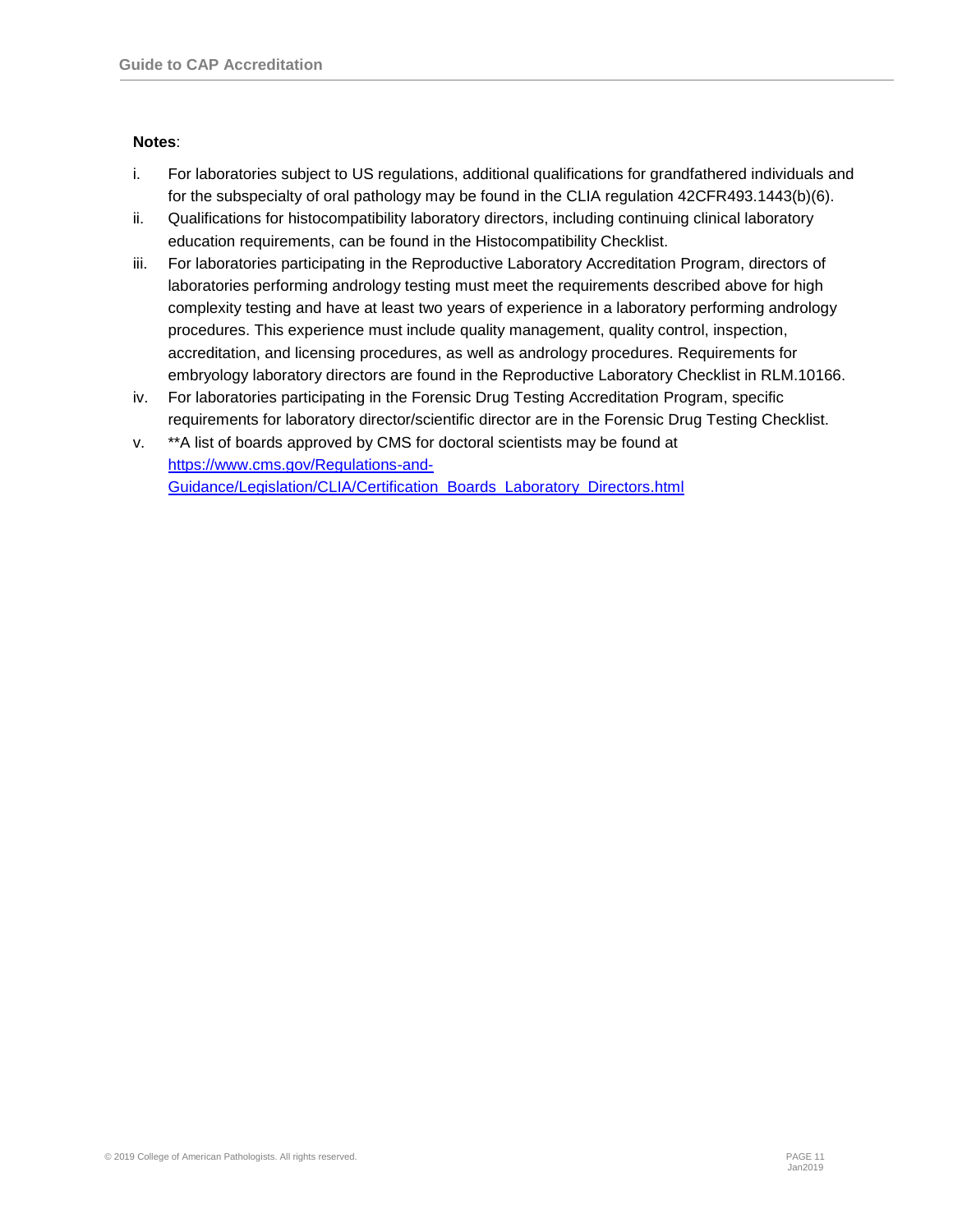# **DOCUMENT CONTROL SYSTEM**

| <b>What Is Document</b><br>Control?             | Document control is the management of all paper or electronic documents,<br>including policies, procedures, and forms. A written document control system<br>outlines how all documents are initiated or revised, approved, utilized, reviewed,<br>retained, and discontinued.                                                                                                                                                                                                                                                                                                                                                                                                                                                                                             |
|-------------------------------------------------|---------------------------------------------------------------------------------------------------------------------------------------------------------------------------------------------------------------------------------------------------------------------------------------------------------------------------------------------------------------------------------------------------------------------------------------------------------------------------------------------------------------------------------------------------------------------------------------------------------------------------------------------------------------------------------------------------------------------------------------------------------------------------|
|                                                 | Every document within the laboratory must be:                                                                                                                                                                                                                                                                                                                                                                                                                                                                                                                                                                                                                                                                                                                             |
|                                                 | Current – have up-to-date review and reflect current practices.<br>٠<br>Accurate – only authorized revisions are made to documents, substantial<br>٠<br>revisions are reviewed and approved before implementation, and revisions<br>are reflected on all copies of documents.<br>Available - readily accessible to all staff utilizing them.<br>٠                                                                                                                                                                                                                                                                                                                                                                                                                         |
| <b>Key Components</b>                           | A laboratory's document control system must ensure:                                                                                                                                                                                                                                                                                                                                                                                                                                                                                                                                                                                                                                                                                                                       |
|                                                 | All copies of policies, procedures, and forms are current.<br>٠<br>Personnel have read the policies and procedures relevant to their job<br>٠<br>activities.<br>Personnel are knowledgeable about the contents of procedure manuals<br>٠<br>(including changes) and demonstrate proficiency relevant to the scope of<br>their testing activities.<br>All policies and procedures have been authorized by the laboratory director<br>٠<br>before implementation.<br>Policies and procedures are reviewed at least every two years by the<br>٠<br>laboratory director or designee.<br>Discontinued policies and procedures are quarantined in a separate file for<br>٠<br>a minimum of two years from the date of discontinuation (five years for<br>transfusion medicine). |
| <b>Who Is Responsible?</b>                      | The laboratory director who meets CAP director qualifications is responsible for<br>implementing and maintaining an effective document control program.                                                                                                                                                                                                                                                                                                                                                                                                                                                                                                                                                                                                                   |
| <b>Outcome of an</b><br><b>Effective System</b> | The laboratory will benefit by:<br>Ensuring on any given day practice matches policies and procedures.<br>Promoting the use of only approved policies, procedures, and forms.<br>٠<br>Organizing procedures for ease of accessibility by testing personnel.<br>٠<br>Tracking the status of approvals and reviews to ensure they occur in a<br>٠<br>timely manner in accordance with CAP requirements.<br>Maintaining ongoing compliance with CAP requirements.<br>٠                                                                                                                                                                                                                                                                                                       |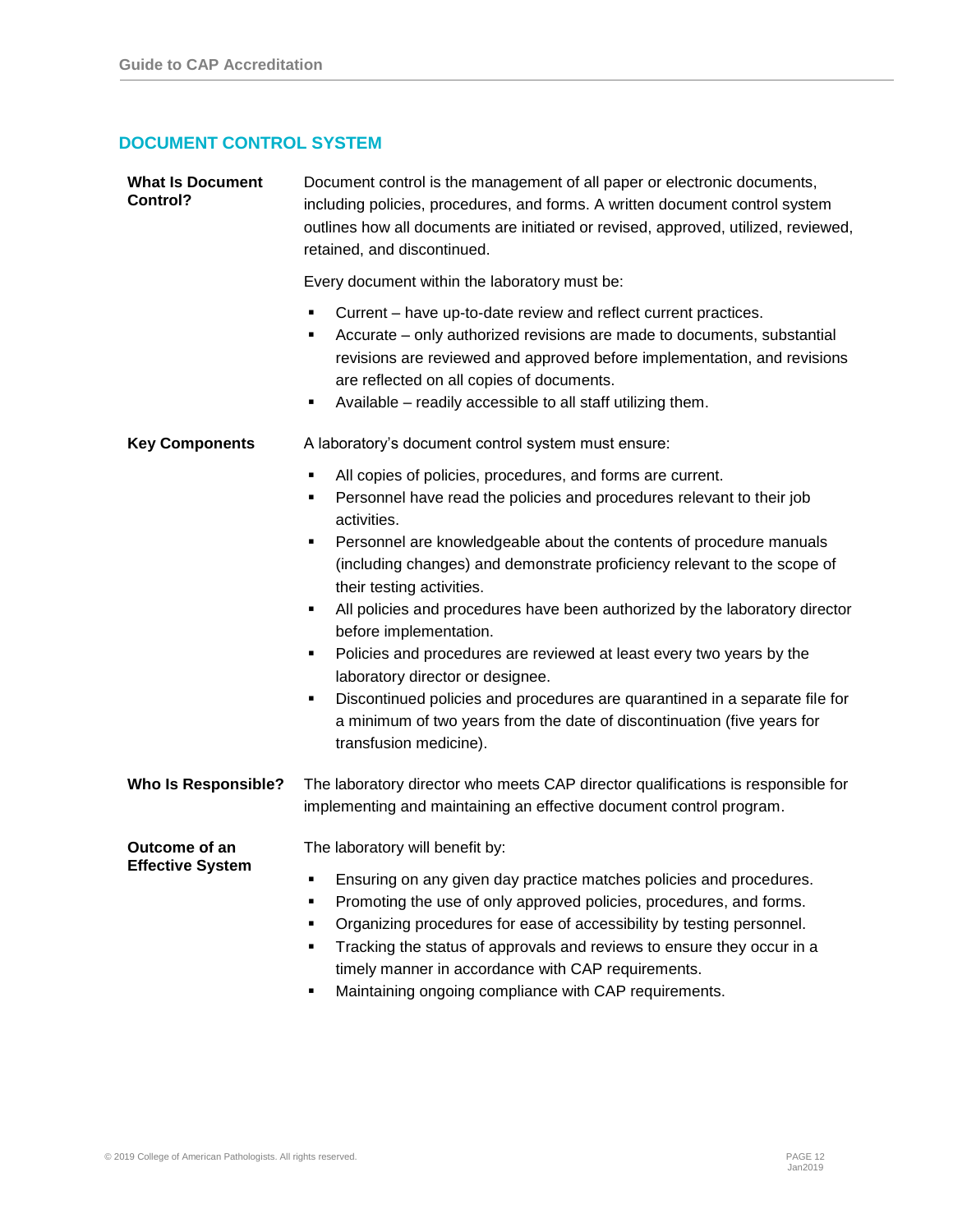## **CHEMICAL HYGIENE PLAN**

| <b>What Is A Chemical</b><br><b>Hygiene Plan?</b> | A Chemical Hygiene Plan (CHP) includes procedures to protect employees<br>from the health hazards of chemicals and keep exposures below specified<br>limits. All personnel involved in the laboratory must receive training on the CHP<br>and understand how it applies to their role. |
|---------------------------------------------------|----------------------------------------------------------------------------------------------------------------------------------------------------------------------------------------------------------------------------------------------------------------------------------------|
| <b>Key Components</b>                             | An effective CHP includes:                                                                                                                                                                                                                                                             |
|                                                   | Defined laboratory director responsibilities and the designation of a<br>ш<br>chemical hygiene officer.                                                                                                                                                                                |
|                                                   | • Safety data sheets (SDS) for all hazardous chemicals used in the facility.<br>The SDS must be accessible for review by all laboratory employees during<br>every work shift.                                                                                                          |
|                                                   | A training program on interpreting chemical labels and SDS, and the use of<br>proper protection for chemical handling and disposal.                                                                                                                                                    |
|                                                   | • Proper labeling on all chemical containers.                                                                                                                                                                                                                                          |
|                                                   | Informing all laboratory employees of the right to know the hazards<br>associated with their job.                                                                                                                                                                                      |
|                                                   | Evaluation of every chemical used in the laboratory for carcinogenic<br>٠<br>potential, reproductive toxicity, and acute toxicity.                                                                                                                                                     |
|                                                   | Annual review of the effectiveness of the CHP to include review of all<br>incidents and occurrences of the past year.                                                                                                                                                                  |
| <b>Who Is Responsible?</b>                        | The laboratory director is responsible for the CHP.                                                                                                                                                                                                                                    |
| Outcome of an<br><b>Effective System</b>          | The laboratory will benefit by:                                                                                                                                                                                                                                                        |
|                                                   | Increased employee safety and awareness.<br>٠                                                                                                                                                                                                                                          |
|                                                   | Reduction in laboratory accidents and improved spill responses.<br>٠                                                                                                                                                                                                                   |
|                                                   | Safe and efficient organization for chemical storage.<br>٠                                                                                                                                                                                                                             |
|                                                   | Ongoing compliance with CAP requirements.                                                                                                                                                                                                                                              |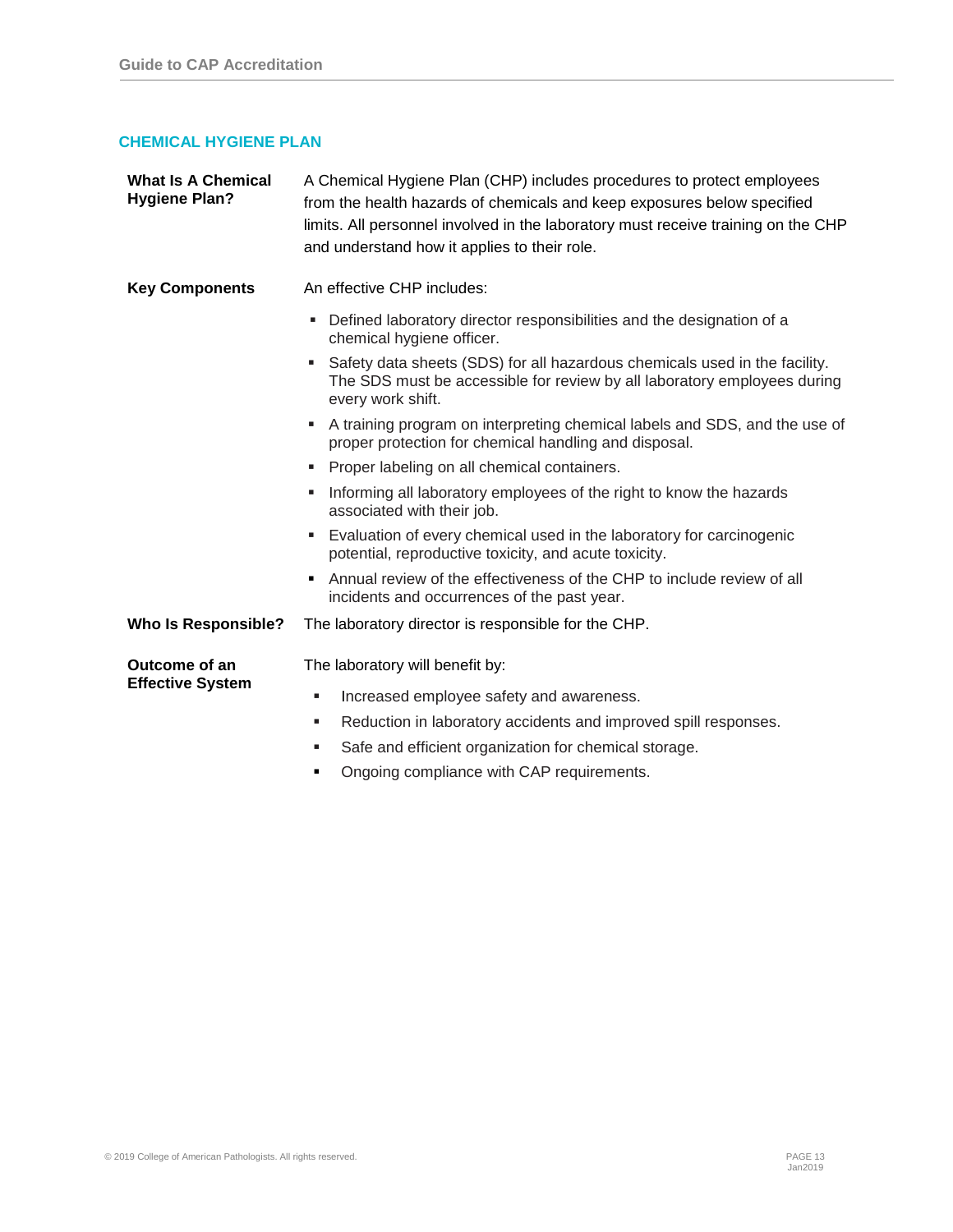# **LABORATORY INFORMATION SYSTEMS**

| <b>What Is A Laboratory</b><br><b>Information System?</b> | Laboratory information systems (LIS) provide a database serving the<br>information needs of the laboratory by linking patient test results to the ordering<br>clinician/client, and to the patient's medical record.                                                                                                                         |
|-----------------------------------------------------------|----------------------------------------------------------------------------------------------------------------------------------------------------------------------------------------------------------------------------------------------------------------------------------------------------------------------------------------------|
| <b>Overview</b>                                           | Multiple LIS are available, including:                                                                                                                                                                                                                                                                                                       |
|                                                           | Systems with a local host database (computer hardware and software on<br>site) where the laboratory is the only user.                                                                                                                                                                                                                        |
|                                                           | Systems with a host physically removed from the laboratory, where<br>٠<br>multiple user laboratories may share the same database.                                                                                                                                                                                                            |
|                                                           | The Laboratory Accreditation Program does not consider the following types of<br>devices as LIS:                                                                                                                                                                                                                                             |
|                                                           | Small programmable technical computers or dedicated microprocessors<br>ш<br>that are an integral part of an analytic instrument.                                                                                                                                                                                                             |
|                                                           | Purchased software services used for quality assurance and data<br>ш<br>analysis.                                                                                                                                                                                                                                                            |
|                                                           | Microcomputers used for word processing, spreadsheets, or other similar<br>٠<br>single-user functions.                                                                                                                                                                                                                                       |
| <b>Key Components</b>                                     | The laboratory must provide the following:                                                                                                                                                                                                                                                                                                   |
|                                                           | Computer facility and equipment with appropriate environmental controls<br>٠<br>and safety elements.                                                                                                                                                                                                                                         |
|                                                           | Written LIS policies and procedures with instructions for daily operations<br>٠<br>appropriate to the level of use.                                                                                                                                                                                                                          |
|                                                           | Software validation for new installation and software updates, including<br>٠<br>staff training.                                                                                                                                                                                                                                             |
|                                                           | System security policies and practices for user authorization<br>confidentiality of patient data and protection against unauthorized<br>alterations.                                                                                                                                                                                         |
|                                                           | • Error detection and timely communication of patient data to the ordering<br>clinician/client.                                                                                                                                                                                                                                              |
|                                                           | Auto-verification is a process where the laboratory information system has<br>defined parameters that allow results to flow from an interfaced instrument<br>to the medical record without technical intervention or review. Defined<br>system logic prevents the release of test results not meeting the defined<br>parameters or criteria. |
|                                                           | Accurate transmission of data across instrument interfaces and interfaces<br>with other computer systems (e.g., middleware, hospital information<br>systems, and other output devices).                                                                                                                                                      |
|                                                           | Data retrieval and preservation for the required regulatory retention period<br>٠<br>available, within a time frame consistent with patient care needs.                                                                                                                                                                                      |
| <b>Who Is Responsible?</b>                                | The laboratory director is responsible for ensuring communication of laboratory<br>data.                                                                                                                                                                                                                                                     |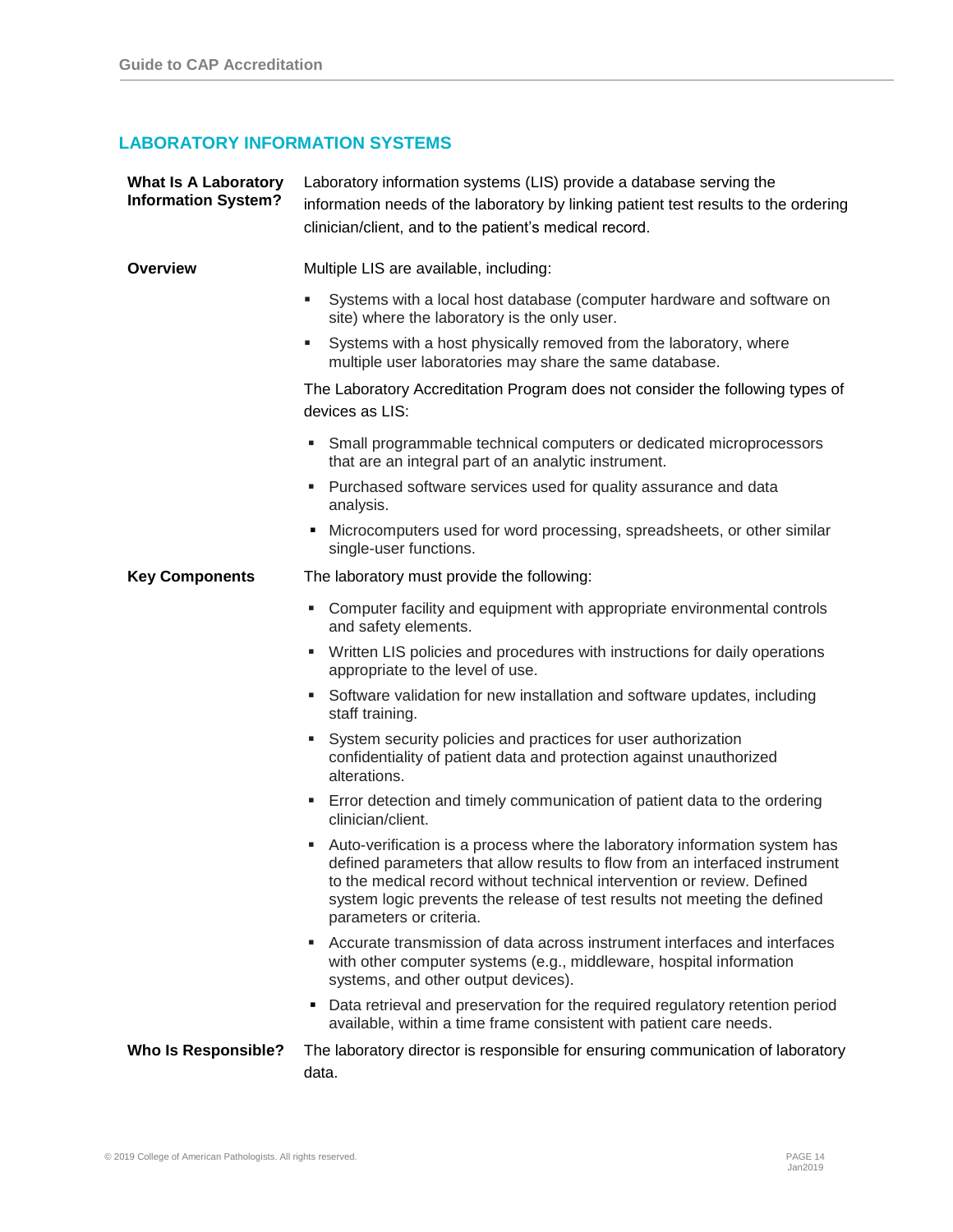The director may delegate some LIS-related functions to others and is responsible for determining the qualifications of these individuals. It is the director's overall responsibility to ensure these functions are properly carried out.

#### **Outcome of an Effective System**

The laboratory benefits include:

- Accurate and timely transmission of patient data.
- **Effective presentation of patient data.**
- Retention and retrieval of patient data consistent with regulatory requirements.
- **■** Improved efficiency and productivity in the laboratory.
- Ongoing compliance with CAP requirements.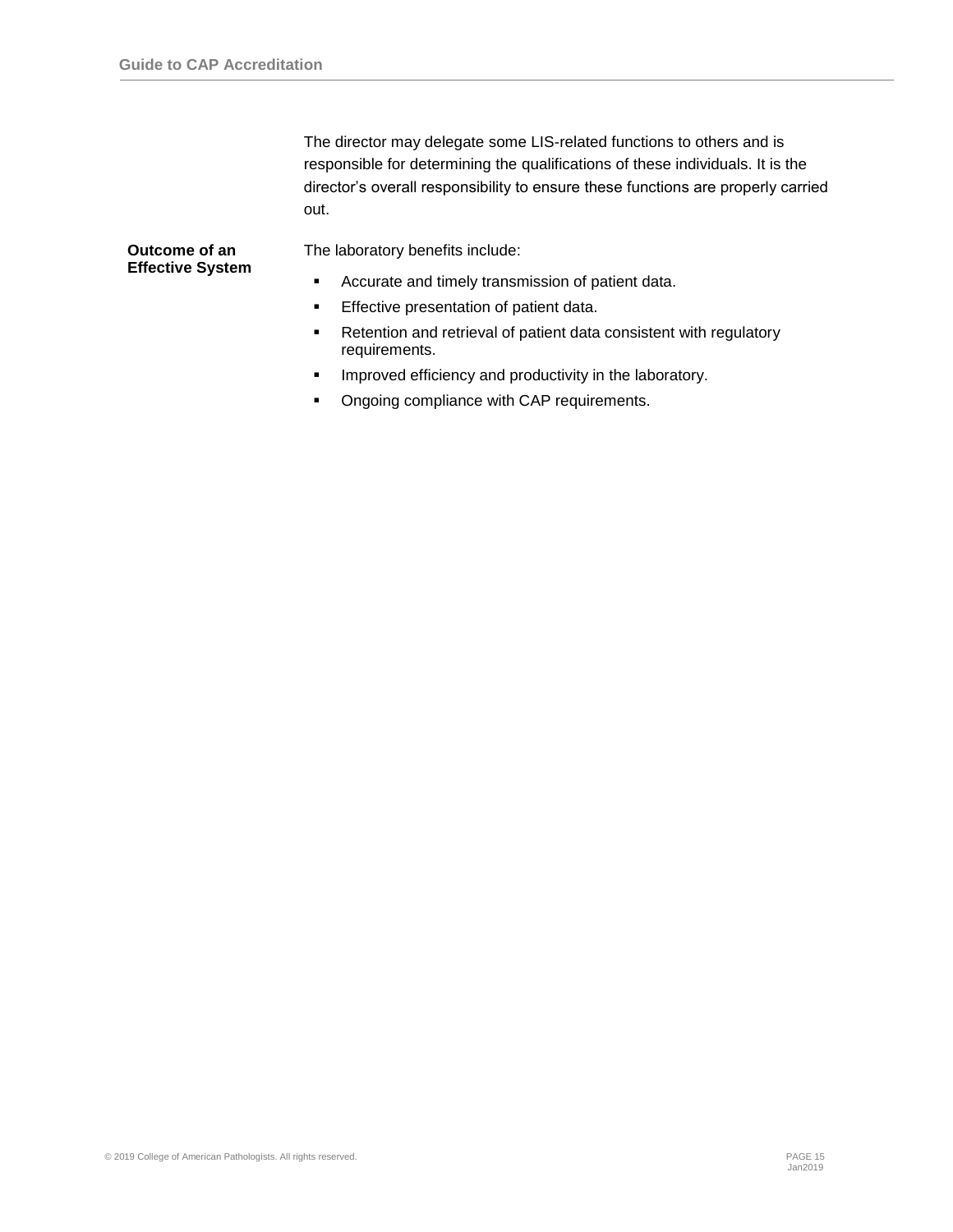# **TEST METHOD VALIDATION**

| <b>What Is Test Method</b><br><b>Validation?</b> | Test method validation verifies or establishes test method performance<br>specifications. These include analytic accuracy, precision, sensitivity,<br>interferences (specificity), reportable range, and reference intervals (normal<br>values), as applicable. |
|--------------------------------------------------|-----------------------------------------------------------------------------------------------------------------------------------------------------------------------------------------------------------------------------------------------------------------|
| <b>Overview</b>                                  | The test method validation process must include:                                                                                                                                                                                                                |
|                                                  | Written procedures describing the validation process for new<br>×,<br>instruments and methods.                                                                                                                                                                  |
|                                                  | Documentation of data collected in the testing environment where<br>п<br>the method will be implemented.                                                                                                                                                        |
|                                                  | Data obtained from studies performed by the manufacturer and from<br>п<br>published literature, as applicable.                                                                                                                                                  |
|                                                  | Summary statement documenting approval of the validation studies<br>٠<br>by the laboratory director or qualified designee prior to initiation of<br>patient testing.                                                                                            |
| <b>Key Components</b>                            | The type of method validation required is dependent on the type of<br>ш<br>testing as defined by the CAP.                                                                                                                                                       |
|                                                  | Unmodified Commercial Assays requires verification of manufacturer<br>×<br>claims for each aspect listed below, as applicable:                                                                                                                                  |
|                                                  | - Analytic accuracy – closeness of agreement between a test result<br>and an accepted reference value.                                                                                                                                                          |
|                                                  | - Analytic precision – reproducibility of a test result.                                                                                                                                                                                                        |
|                                                  | - Analytic interferences-ability of an analytic method to detect only<br>the analyte it was designed to measure.                                                                                                                                                |
|                                                  | Reportable range – interval of test results that the laboratory can<br>$\qquad \qquad \blacksquare$<br>establish or verify accuracy.                                                                                                                            |
|                                                  | Reference intervals - range of test values expected for a<br>$\overline{\phantom{0}}$<br>designated population.                                                                                                                                                 |
|                                                  | - All other characteristics required for test performance.                                                                                                                                                                                                      |
|                                                  | Laboratory-developed tests and modified commercial assays<br>٠<br>requires the laboratory to establish all aspects listed above, as<br>applicable. Additionally, analytic sensitivity, specificity and clinical<br>claims must be validated.                    |
| <b>Who Is Responsible?</b>                       | The laboratory director or designee who meets CAP director qualifications is                                                                                                                                                                                    |
|                                                  | responsible for ensuring each method performed is of sufficient scope and                                                                                                                                                                                       |
|                                                  | scientifically valid. The director or designee documents final approval of the                                                                                                                                                                                  |
|                                                  | validation prior to the initiation of patient testing.                                                                                                                                                                                                          |
| Outcome of an<br><b>Effective System</b>         | The laboratory benefits include:                                                                                                                                                                                                                                |
|                                                  | Organized and clear evidence of method validation.<br>п<br>Accurate patient test results when the new method is implemented.<br>$\mathbb{R}^n$ compliance with $\mathbb{R}^n$ requirements                                                                      |

■ Ongoing compliance with CAP requirements.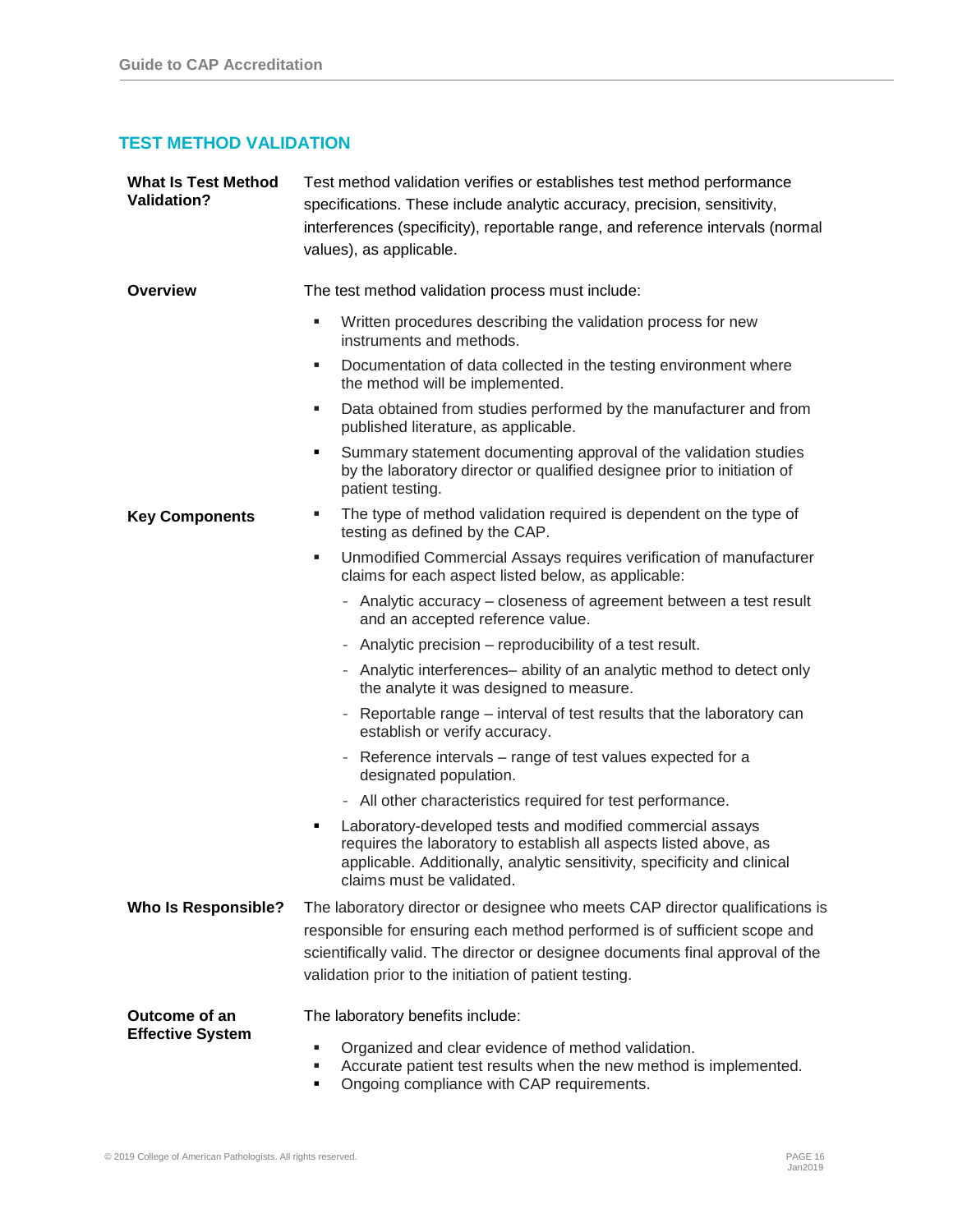# **COMPETENCY ASSESSMENT PROGRAM**

| <b>What Is Competency</b><br>Assessment?                         | A competency assessment program appraises an individual's knowledge and<br>mastery of skills needed to properly perform a specific job.                                                                                                                                                                                                                                                                                                                                                                                                                                                                                                                                    |
|------------------------------------------------------------------|----------------------------------------------------------------------------------------------------------------------------------------------------------------------------------------------------------------------------------------------------------------------------------------------------------------------------------------------------------------------------------------------------------------------------------------------------------------------------------------------------------------------------------------------------------------------------------------------------------------------------------------------------------------------------|
| <b>Key Components</b>                                            |                                                                                                                                                                                                                                                                                                                                                                                                                                                                                                                                                                                                                                                                            |
| <b>Six Elements of</b><br><b>Competency</b><br><b>Assessment</b> | Direct observations of test performance.<br>٠<br>Monitoring of test result reporting.<br>٠<br>Review of quality control records, proficiency testing results, and<br>٠<br>preventive maintenance records.<br>Direct observation of instrument maintenance and function checks.<br>٠<br>Assessment of test performance by external proficiency testing or internal<br>٠<br>blind testing samples.<br>Evaluation of problem-solving skills.<br>٠                                                                                                                                                                                                                             |
| <b>System Components</b>                                         | A laboratory must have a process ensuring:<br>Employees' competency assessments are completed semiannually for the<br>٠                                                                                                                                                                                                                                                                                                                                                                                                                                                                                                                                                    |
|                                                                  | first year of patient testing, and annually thereafter.<br>All test systems are defined.<br>٠<br>All six elements of competency assessment for each test system are<br>٠<br>addressed.<br>Records of employee competencies<br>٠                                                                                                                                                                                                                                                                                                                                                                                                                                            |
| <b>Who Is Responsible?</b>                                       | The laboratory director is responsible for implementing and maintaining an<br>effective competency assessment program.                                                                                                                                                                                                                                                                                                                                                                                                                                                                                                                                                     |
| Outcome of an<br><b>Effective System</b>                         | The laboratory will benefit by:<br>Organizing and scheduling staff competencies for all testing personnel<br>٠<br>in a manner that assures annual completion. For employees in their<br>first year of patient testing, competency must be assessed<br>semiannually.<br>Incorporating the six required elements into routine review processes<br>٠<br>conducted throughout the year.<br>Ensuring employees are performing and documenting laboratory tests<br>٠<br>and associated functions according to the laboratory procedures.<br>Retraining and reassessing if performance problems are identified<br>٠<br>Maintaining ongoing compliance with CAP requirements.<br>٠ |